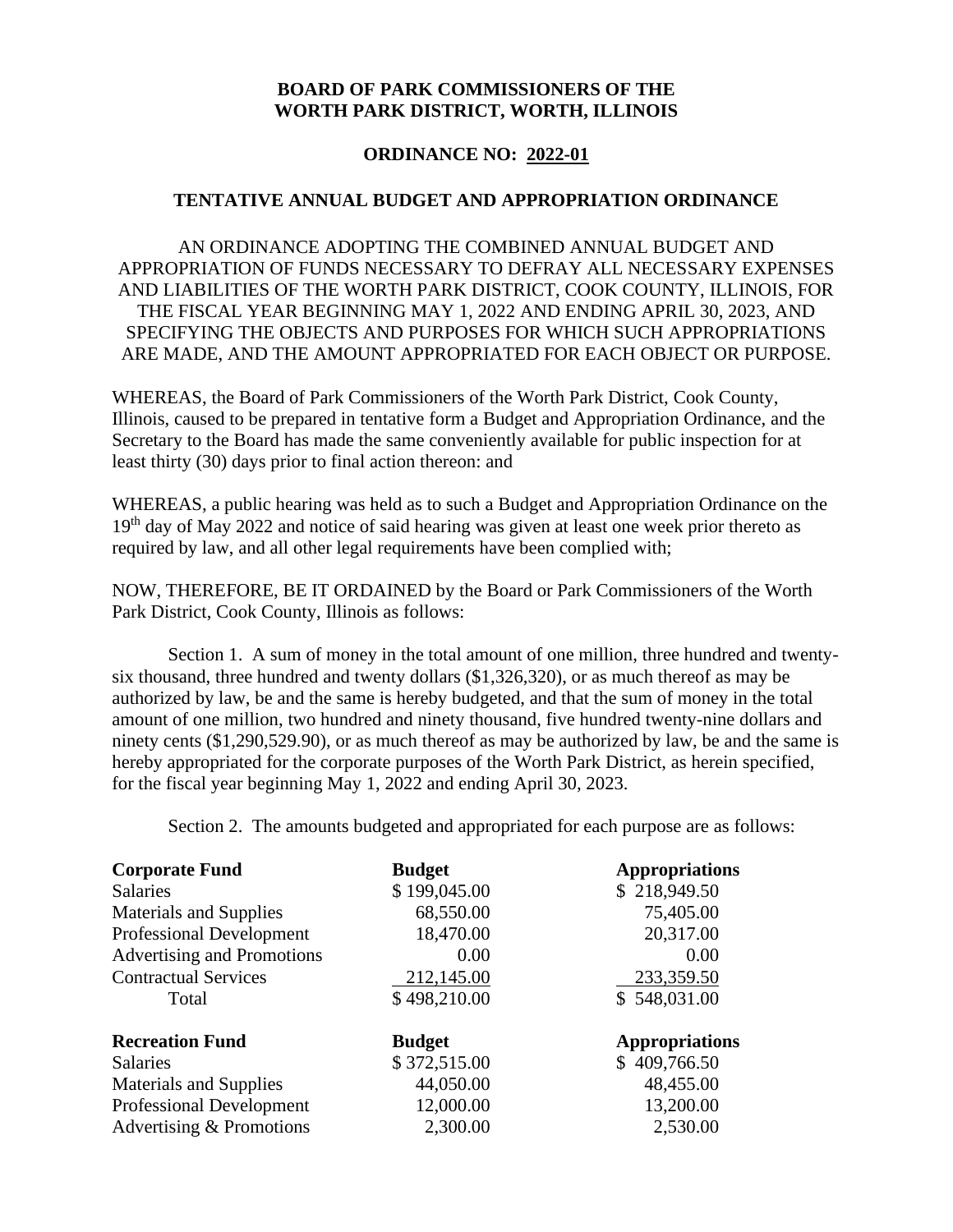| <b>Contractual Services</b>             | 110,145.00                                         | 121,159.50                                    |
|-----------------------------------------|----------------------------------------------------|-----------------------------------------------|
| Total                                   | \$541,010.00                                       | \$595,111.00                                  |
|                                         |                                                    |                                               |
| <b>Museum Fund</b>                      | <b>Budget</b>                                      | <b>Appropriations</b>                         |
| <b>Salaries</b>                         | \$<br>0.00                                         | \$<br>0.00                                    |
| <b>Materials and Supplies</b>           | 0.00                                               | 0.00                                          |
| <b>Professional Development</b>         | 0.00                                               | 0.00                                          |
| Advertising & Promotions                | 0.00                                               | 0.00                                          |
| <b>Contractual Services</b>             | 0.00                                               | 0.00                                          |
| Total                                   | $\mathbf{\hat{S}}$<br>0.00                         | \$<br>0.00                                    |
| <b>Special Recreation Fund</b>          | <b>Budget</b>                                      | <b>Appropriations</b>                         |
| <b>Salaries</b>                         | 38,570.00<br>\$                                    | 42,427.00<br>\$                               |
| <b>Materials and Supplies</b>           | 6,000.00                                           | 6,600.00                                      |
| <b>Professional Development</b>         | 0.00                                               | 0.00                                          |
| <b>Contractual Services</b>             | 42,630.00                                          | 46,893.00                                     |
| Total                                   | \$<br>87,200.00                                    | \$<br>95,920.00                               |
|                                         |                                                    |                                               |
| <b>IMRF Fund</b>                        | <b>Budget</b>                                      | <b>Appropriations</b>                         |
| <b>IMRF</b> Contributions               | \$<br>24,000.00                                    | 26,400.00<br>\$                               |
| Total                                   | \$<br>24,000.00                                    | \$<br>26,400.00                               |
| <b>Social Security Fund</b>             | <b>Budget</b>                                      | <b>Appropriations</b>                         |
| F.I.C.A                                 | \$<br>40,000.00                                    | 44,000.00<br>\$                               |
| Total                                   | \$<br>40,000.00                                    | \$<br>44,000.00                               |
|                                         |                                                    |                                               |
| <b>Unemployment Fund</b>                | <b>Budget</b>                                      | <b>Appropriations</b>                         |
| I.D.E.S                                 | $\frac{1}{2}$<br>5,000.00                          | 5,500.00<br><u>\$</u>                         |
| Total                                   | \$<br>5,000.00                                     | \$<br>5,500.00                                |
| <b>Public Liability &amp; Insurance</b> |                                                    |                                               |
|                                         |                                                    |                                               |
|                                         | <b>Budget</b>                                      | <b>Appropriations</b>                         |
| Materials & Supplies                    | \$<br>0.00                                         | \$<br>0.00                                    |
| <b>Professional Development</b>         | \$<br>0.00                                         | \$<br>0.00                                    |
| <b>Contractual Services</b><br>Total    | \$<br>21,000.00<br>$\mathbf{\hat{S}}$<br>21,000.00 | $\frac{1}{2}$<br>23,100.00<br>\$<br>23,100.00 |
|                                         |                                                    |                                               |
| <b>Debt Service Fund</b>                | <b>Budget</b>                                      | <b>Appropriations</b>                         |
| Debt Service                            | <u>56,855.00</u><br>\$                             | 62,540.50<br><u>\$</u>                        |
| Total                                   | $\mathcal{S}$<br>56,855.00                         | \$<br>62,540.50                               |
| <b>Capital Improvements</b>             | <b>Budget</b>                                      | <b>Appropriations</b>                         |
| <b>Capital Expenses</b>                 | \$188,635.00                                       | \$207,598.50                                  |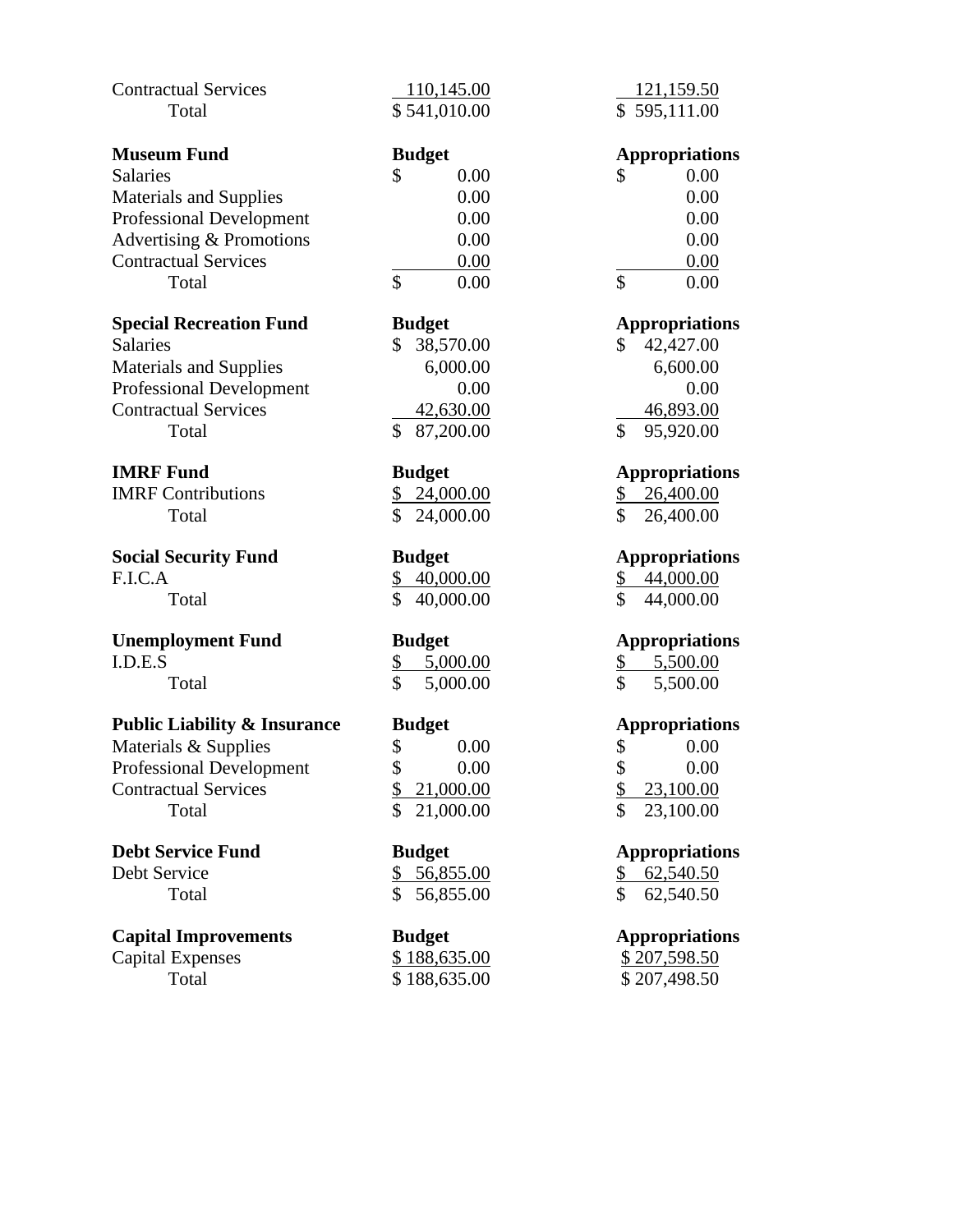## **SUMMARY OF ALL FUNDS**

| <b>Funds</b>                | <b>Budget</b>    | <b>Appropriations</b> |  |
|-----------------------------|------------------|-----------------------|--|
| <b>CORPORATE FUND</b>       | 498,210.00<br>\$ | 548,031.00<br>\$      |  |
| <b>RECREATION FUND</b>      | 541,010.00       | 595,111.00            |  |
| <b>MUSEUM FUND</b>          | 0.00             | 0.00                  |  |
| SPECIAL RECREATION FUND     | 87,200.00        | 95,920.00             |  |
| <b>IMRF FUND</b>            | 24,000.00        | 26,400.00             |  |
| <b>SOCIAL SECURITY FUND</b> | 40,000.00        | 44,000.00             |  |
| UNEMPLOYMENT FUND           | 5,000.00         | 5,500.00              |  |
| PUBLIC LIABILITY FUND       | 21,000.00        | 23,100.00             |  |
| <b>DEBT SERVICE FUND</b>    | 56,855.00        | 62,540.50             |  |
| CAPITAL IMPROVEMENT FUND    | 188,635.00       | 207,498.50            |  |
| <b>TOTAL</b>                | \$1,461,910.00   | \$1,608,101.00        |  |

Each of said sums of money and the aggregate thereof are deemed necessary by the Board of Park Commissioners of the Worth Park District to defray the necessary expenses and liabilities of the aforesaid Park District during the fiscal year beginning the 1<sup>st</sup> day of May 2022 and ending the 30<sup>th</sup> day of April 2023 for the respective purposes set forth.

Section 3. Pursuant to law, the following determinations have been and are hereby made a part thereof:

| (a) That the estimated fund balance on hand at the beginning of the fiscal                                    |    |                |
|---------------------------------------------------------------------------------------------------------------|----|----------------|
| year is:                                                                                                      | S. | 710,107.00     |
| (b) That the estimated revenues to be received during the fiscal<br>year from all sources is:                 |    | \$1,480,910.00 |
| (c) That the estimate expenditures contemplated for the fiscal year<br>are:                                   |    | \$1,461,910.00 |
| (d) That the estimated fund balance to be on hand at the end of the<br>fiscal year is                         |    | 520,087.00     |
| (e) That the estimate amount of taxes to be received by the Worth<br>Park District during the fiscal year is: |    | 903,705.00     |

Section 4. All unexpended balances of the appropriation for the fiscal year ending the 30<sup>th</sup> day of April 2021 and prior years to the extent not otherwise re-appropriated for other purposes herein are hereby specifically re-appropriated for the same general purposes for which they were originally made and may be expended in making up any insufficiency of any other items provided in this Appropriation Ordinance, pursuant to law.

All receipts and revenue not specifically appropriated, and all unexpended balances from preceding fiscal years not required for the purpose for which they were appropriated and levied shall constitute the Corporate Fund and shall be placed to the credit of such fund.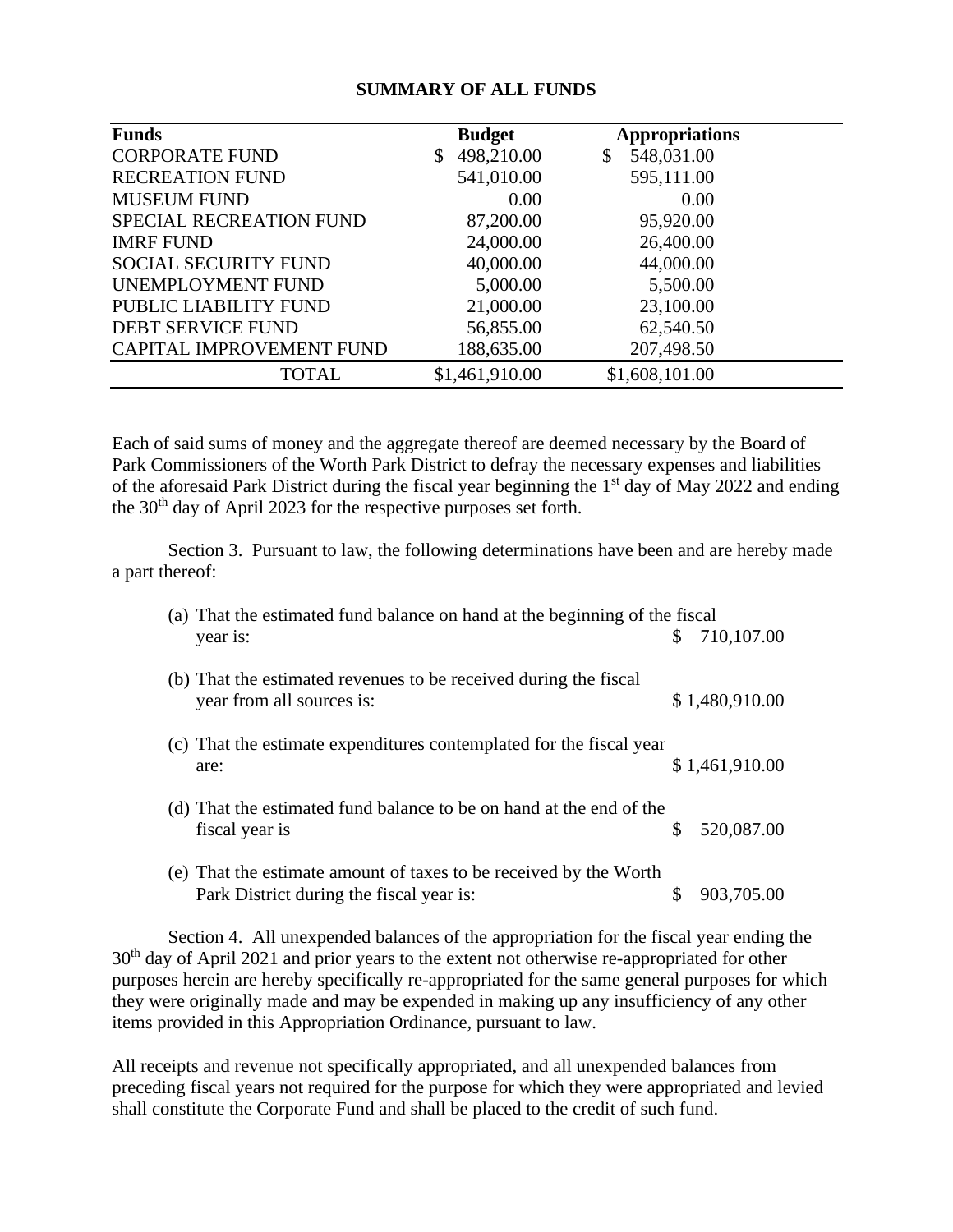Section 5. All ordinances or parts of ordinances, conflicting with any of the provisions of this Ordinance and the same are hereby modified or repealed. If any item or portion of this Ordinance is for any reason held invalid, such decision shall not affect the validity of the remaining portions of such item, or the remainder of this Ordinance.

Section 6. This Ordinance is not intended or required to be in support of or in relation to any tax levy made by the Park District during the fiscal year beginning May 1, 2021 and ending April 30, 2022, or any other fiscal year.

Section 7. This Ordinance shall be in full force and effect from and after its adoption, as provided by law. A certified copy of the Ordinance shall be filed with the County Clerk of Cook County, Illinois, together with the Certificate of the Chief Fiscal Officer of the Park District certifying revenues by source anticipated to be received by the Park District, within thirty (30) days after its passage and approval, as provided by law.

Commissioner moved, seconded by Commissioner that Ordinance 2022-01 be adopted. Roll call being taken, the following commissioners voted:

| <b>Commissioner McElroy</b> |  |
|-----------------------------|--|
| <b>Commissioner Nagel</b>   |  |
| <b>Commissioner Dambeck</b> |  |
| <b>Commissioner Roberts</b> |  |
| <b>Commissioner Fickes</b>  |  |

Adopted this 19th day of May 2022 By the Board of Park Commissioners of the Worth Park District

Mike McElroy, Board President

\_\_\_\_\_\_\_\_\_\_\_\_\_\_\_\_\_\_\_\_\_\_\_\_\_\_\_\_\_\_\_\_

ATTEST:

Kelly Pezdek, Secretary to the Board

\_\_\_\_\_\_\_\_\_\_\_\_\_\_\_\_\_\_\_\_\_\_\_\_\_\_\_\_\_\_\_\_\_